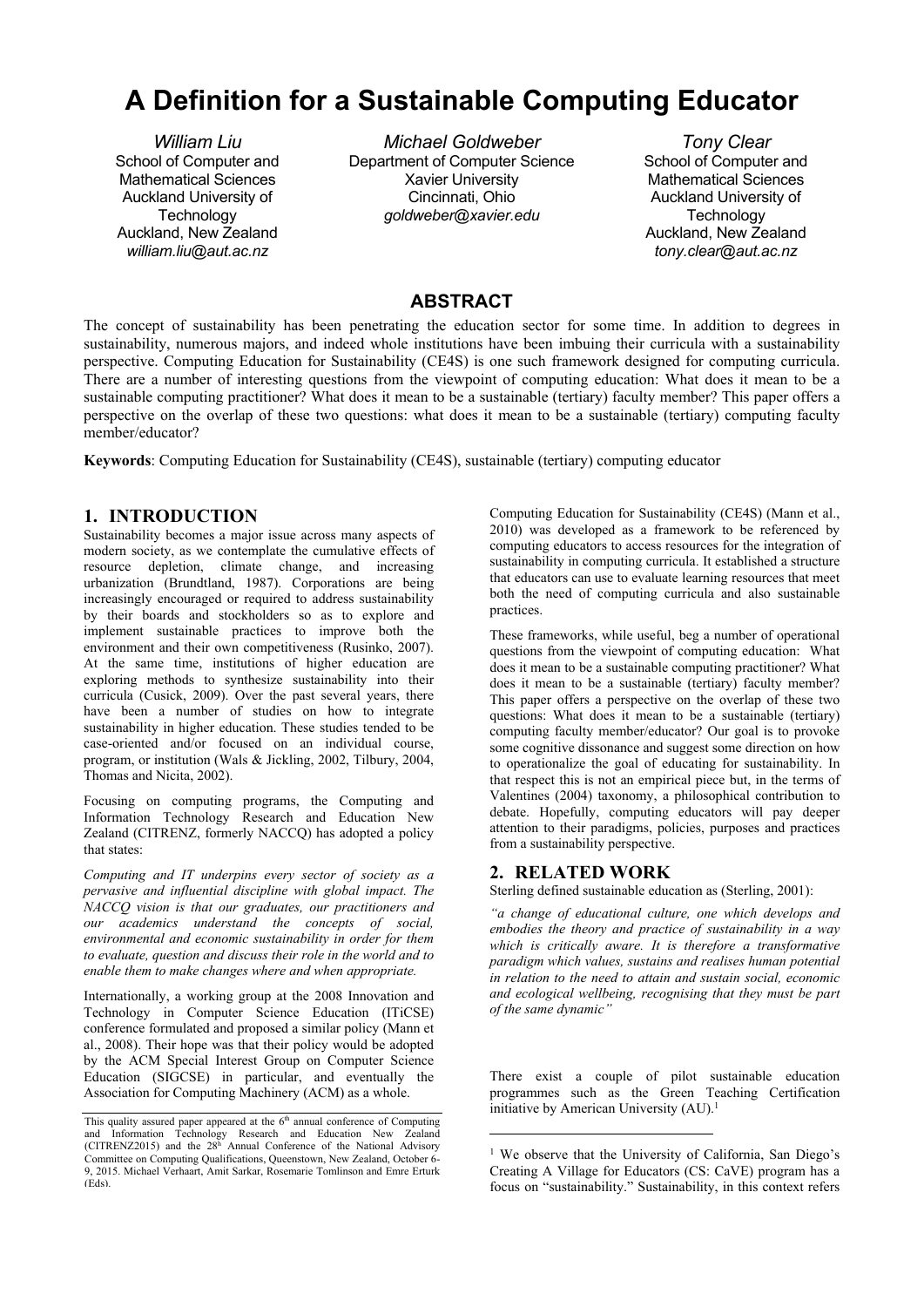AU has developed a certification checklist and accompanying set of support materials to encourage and acknowledge "green teaching." Green teaching is defined as using less resources (e.g., paper, energy, transport etc.), making more use of online tools and activities, and including conservation and sustainability concepts in course content. The lecturers can earn a green teaching certification label for their course, which is displayed in the university's learning management system.

In essence, according to AU, the concept of green teaching is mainly measured along three axes:

- Reduction of paper use, through a wide range of activities involving online tools and systems.
- Reduction of energy use, such as turning off lights, heating, computers, etc. when they are not being used.
- Other issues, such as including sustainability topics within a lecturer's own teaching discipline, to raise student awareness.

In the green teaching evaluation process, lecturers are awarded points based on their response to 25 items relating to the first axis, 12 items relating to the second, and 8 items relating to the final component; providing a total score out of 96. Based on their score, faculty members are provided a green certification label; one to four green apple icons (A score of 90+ yields four apples/gold label).

AU self-reports (i.e. website) that over 300 faculty members have engaged in the green course certification, including over 100 in the past year. Approximately 20% achieved the four apples/gold status. Other models of certificating "green teaching" can be found at Howard University, where lecturers can be rated on a two-tier system using a 'thumbs-up' label (CETLA (n.d.)); and at Duke University, which attempts to identify, on the basis of answers to 35 checklist questions, courses and lecturers that require instructional design advice to better meet the ideas of green teaching in (Green Classroom Certification. (n.d.)).

The CE4S developed by (Mann et al., 2010) addresses one of the barriers, a perceived paucity of resources which have been identified in the integration of sustainability into computing teaching. The CE4S framework has developed a structure that could be used by educators to identify and access resources that meet both the need of computing curriculum and also sustainable practices. It is an iterative process which includes brainstorming, categorization, synthesis, and group and individual application of the framework leading to further refinement. Furthermore, it consists of twenty-three questions grouped under six themes: Sustainability Philosophy, Sustainable Practice Philosophy, Sustainable Practice Guidelines, Curriculum Integration, Linking and Connection, and Disciplinary Issues. Additionally, the concept of the sustainable practitioner has been proposed in (Mann & Smith, 2008). Each discipline is coming to terms with what it means to be a sustainable practitioner. These are expressed as a statement starting "*A sustainable practitioner in <discipline> is someone who*….". This is accompanied by some short narratives that describe the desired behaviours in term of sustainability.

By comparing these pilot initiatives above, we have found that the checklist-driven activity does not encourage deep thinking. Furthermore, checklists need updating whenever a

1

new measure can be identified. In contrast the CE4S framework is more mentally driven to provoke in-depth thinking while still concentrating on the education contents related to sustainability. However, there is a lack of in-depth exploration into the computing education/educator itself in terms of their sustainable development.

# **3. A SUSTAINABLE COMPUTING EDUCATOR**

Given the above, we propose a perspective on how one might operationalize the CE4S framework in term of being a sustainable computing educator without resorting to a shallow thinking checklist of activities (Meola, 2004). The basic premise builds on the recognition that educators in general and computing educators in particular, face a myriad of decision points. Some of these decisions are daily (e.g. lecture content and delivery approach), others are periodic (e.g. how should student "product" be submitted for evaluation), while others are infrequent (e.g. textbook selection). Each of these decisions are considered from a multiplicity of perspectives, e.g. cost, convenience, comfort level/familiarity, pedagogy. We propose that computing educators introduce a new, additional perspective; sustainability.

In general, the awareness of a sustainability perspective in one's daily teaching activities can be poor or absent. Adding a sustainability perspective into the daily, periodic, and even infrequent decision making process can be challenging. We recognize that encouraging educators to reflect upon thinking and acting sustainably in their teaching regiment can be a delicate exercise. A technique in (Fincher et al, 2001) is outlined below, which allows an educator to encapsulate a pedagogical practice in a way that it can be shared between educators. The use of a 'practice bundle' can facilitate a group reflective process for thinking about, process review and diagnosis of issues preventing sustainable development.

The bundle format (Fincher et al, 2001)

| <b>1. Problem Statement</b><br>Each bundle starts with a formulation of a general problem to which the body of the bundle is<br>a specific solution. |                                                                                                |  |  |  |  |  |
|------------------------------------------------------------------------------------------------------------------------------------------------------|------------------------------------------------------------------------------------------------|--|--|--|--|--|
| 2. Body<br>The Body of each bundle is presented in a format that shares certain formulaic phrases. These<br>are:                                     |                                                                                                |  |  |  |  |  |
| This Bundle                                                                                                                                          | A phrase which captures the essence of the practice                                            |  |  |  |  |  |
| The way it works is                                                                                                                                  | A description of what is involved (this may be quite short, or many<br>paragraphs long.        |  |  |  |  |  |
| It works better if                                                                                                                                   | Key criteria for success                                                                       |  |  |  |  |  |
| It doesn't work if                                                                                                                                   | Watchpoints for unsuitable (or undesirable) situations                                         |  |  |  |  |  |
| Every bundle has these. Additionally, they may be supplemented by:                                                                                   |                                                                                                |  |  |  |  |  |
| It doesn't work unless<br>Points which are absolutely required                                                                                       |                                                                                                |  |  |  |  |  |
| if                                                                                                                                                   | You'll know it's worked Ways to check that the desired result has been achieved                |  |  |  |  |  |
| <b>Variations</b>                                                                                                                                    | Other ways this might work (mostly, but not always, we have<br>observed these " in real life") |  |  |  |  |  |
| <b>3. Solution Statement</b><br>Following the body of the bundle is a general solution which refers back to the initial<br>problem statement.        |                                                                                                |  |  |  |  |  |

Figure 1. The practice bundle format (Fincher et al., 2001)

We provide the following four different examples of practices for such a sustainable thought review and diagnosis process:

- Textbook Selection
- Lecture Delivery
- Submission and Marking of Student Product
- Search Information

Rather than repeating, we only use the practice bundle format to present the first decision point, i.e., textbook selection.

to a sustainable course content practice and how to support secondary computing teachers in their quest to keep their course content timely.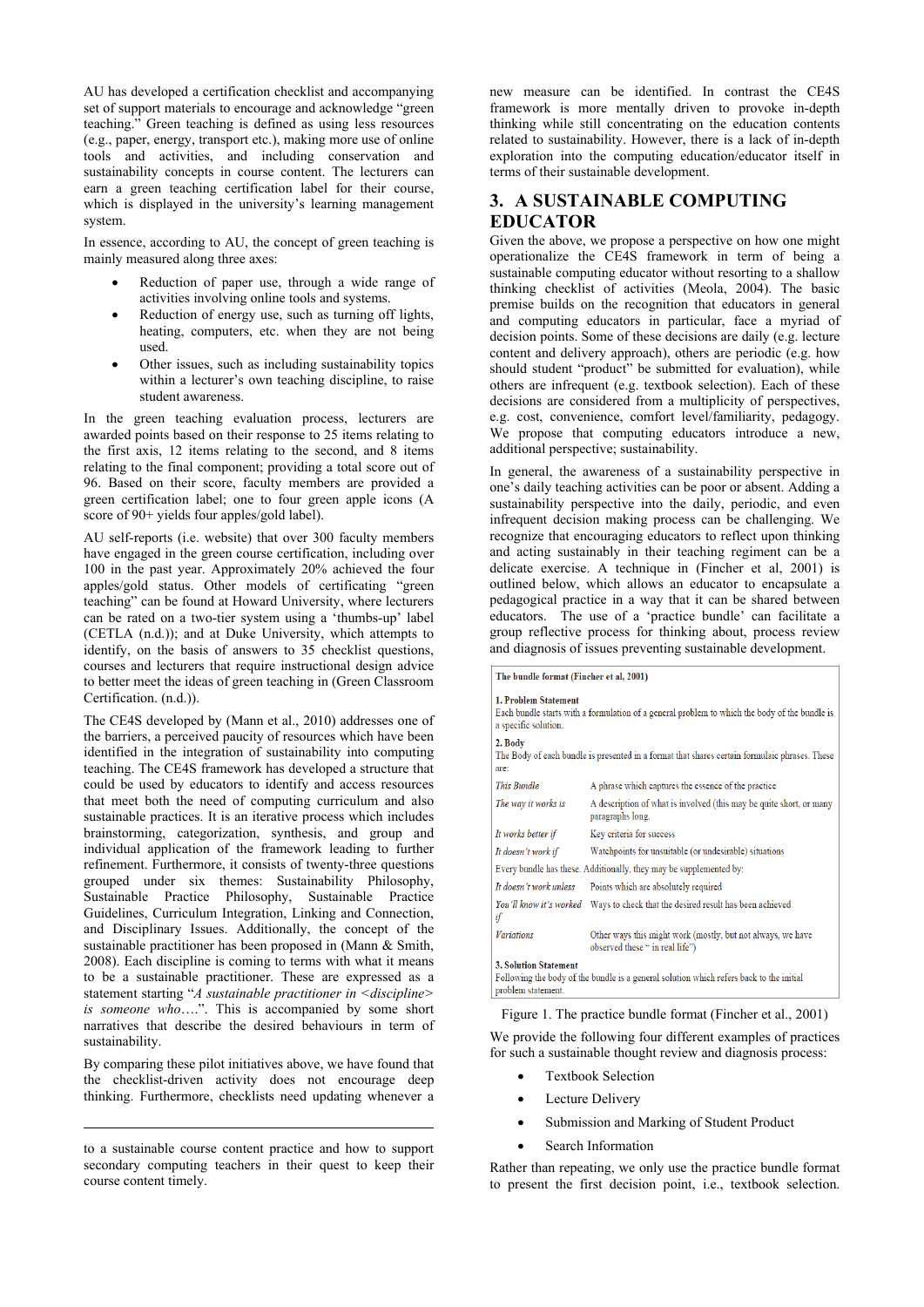Other bundle practices can reference the textbook selection practice processes by replacing the topic of decision point, while we provide the motivations and possible options for other three examples.

## **3.1 Textbook selection**

*This bundle* allows one to facilitate a group reflective process on the infrequent textbook selection decision. The possible options include:

- Current edition, hard copy book. This traditional approach is typically the most expensive for students.
- Non-current edition, hard copy book. Edition, *i-1* is often acceptable for undergraduate use. Furthermore, student cost is typically a small fraction of the cost of the current edition.
- Current edition e-book; rental or purchase.
- Non-current edition e-book. This choice is often free through university libraries and/or publisher websites.

Without adding sustainability into the mix, this is already a difficult decision. Pedagogically, hard copy books are considered superior to e-books e.g. highlighting, note taking in margins. Hard copy, current editions can be too expensive, encouraging students to forego their purchase. E-books, while cost effective or free, do not persist on students' bookshelves after their semester of use, preventing their use as reference material in the future.

Considering sustainability as an additional perspective further complicates this decision. Old hard copy editions are purchased and shipped individually by students vs the bulk purchase and shipping of a current edition. E-book use requires an increase in electricity demand. This in turn leads to a consideration of where one's electricity comes from: clean hydro (e.g. New Zealand) or the burning of coal (Ohio, USA).

While instructors, even when introducing sustainability into their decision process, can arrive at their choice individually, there is great benefit to employing a group reflective process. Though CE4S simply recommends a group application, we are partial to the Practice Bundle format described by Fincher et al.

*The way it works* is to allow a coordinator (e.g., a senior academic) to arrange a face-to-face group reflective meeting with several faculty members. Each member completes a selfevaluation questionnaire on how they select a textbook and what are the rationales behind their choice. The coordinator, after briefly reviewing them, lays out the different choices. He /She then leads a discussion on an option-by-option basis according to a multiplicity of perspectives such as cost, convenience, comfort level, pedagogy, and also sustainability. The comparison table below may be employed. The different considerations are noted and a further thought provoking discussion on which choice is more sustainable can be elicited and elaborated to the group members.

| Table 1 The comparison of textbook selection options |  |
|------------------------------------------------------|--|
|------------------------------------------------------|--|

| <b>Textbook options</b>           | <b>Cost</b> | Convenience   Comfort level   Pedagogy | <b>Sustainability</b> |
|-----------------------------------|-------------|----------------------------------------|-----------------------|
| Current edition,<br>hard copy     |             |                                        |                       |
| Non-current edition.<br>hard copy |             |                                        |                       |
| Current edition<br>le-book        |             |                                        |                       |
| Non-current edition,<br>e-book    |             |                                        |                       |

*It works better if* the facilitator emphasizes the subjective nature of the textbook selection and the fact that these are perceptions to which each person is entitled. The goal is to improve the think, selection and decision process in term of sustainable development, and to diagnose potential issues preventing one from thinking and acting sustainably. It is also an opportunity for each member of the team to experience a form of in-depth thinking review and metacognition, which might lead participants to learn something new about themselves in the process.

*It also works better if* the exercise is conducted in a spirit of openness and generosity and manages to avoid judgment and defensiveness. At the conclusion of the meeting, the facilitator summarizes the outcomes and thanks the group members for their contribution to the process.

*It doesn't work unless* group members are willing to take personal risks by exposing themselves to honest criticism, are prepared to be honest and direct about opinions of colleagues, and have some commitment to learning from the process. It makes demands of the facilitator, who can fail to read the situation carefully, manage the criticisms, and resolve the issues that arise in a positive and active manner.

Finally, the facilitator could motivate the participants to further explore this decision point by reading additional relevant papers. For example, an interesting review of the role of textbooks in Computer Science (Dale, 2010) and the comparative studies between e-books and printed books in (Kozak & Keolelan, 2003 and Nelson, 2008)

### **3.2 Lecture Delivery**

Though lectures happen more frequently than textbook selection, instructors tend to utilize one lecture delivery approach as their primary methodology. While one can engage in a Practice Bundle to examine one's options in this domain, we limit our discussion of this topic as well as the next two topics to the potential trade-offs when one introduces sustainability into the decision making mix.

The options typically include:

- Chalkboard/Whiteboard: The choice here is between a digital or projection technology vs instructor handwriting. If one elects instructor handwriting, the choice between chalkboard and whiteboard is usually dictated by the constraints of the assigned room. Current education research considers instructor handwriting to be pedagogically superior since lecture delivery speed roughly matches student note taking speed (MacLaren, 2014). Chalk would be a more sustainable choice over whiteboard markers – chalk does not dry out, nor end up in a landfill.
- Digital Projection (e.g. PowerPoint): The ultimate convenient reuse approach. (Especially if one employs textbook supplied slides vs instructor created slides.) This choice, though, requires two electricity using devices.

The comparison table below may be employed.

#### **Table 2 The comparison of lecture delivery options**

| Lecture delivery options                        | Cost | Convenience   Comfort level   Pedagogy | <b>Sustainability</b> |
|-------------------------------------------------|------|----------------------------------------|-----------------------|
| Chalkboard                                      |      |                                        |                       |
| Whiteboard                                      |      |                                        |                       |
| Digital projection (data<br>camera)             |      |                                        |                       |
| Digital projection<br>(Powerpoint presentation) |      |                                        |                       |

For exploring this decision point further, individuals or practice Bundle participants) can be referred relevant papers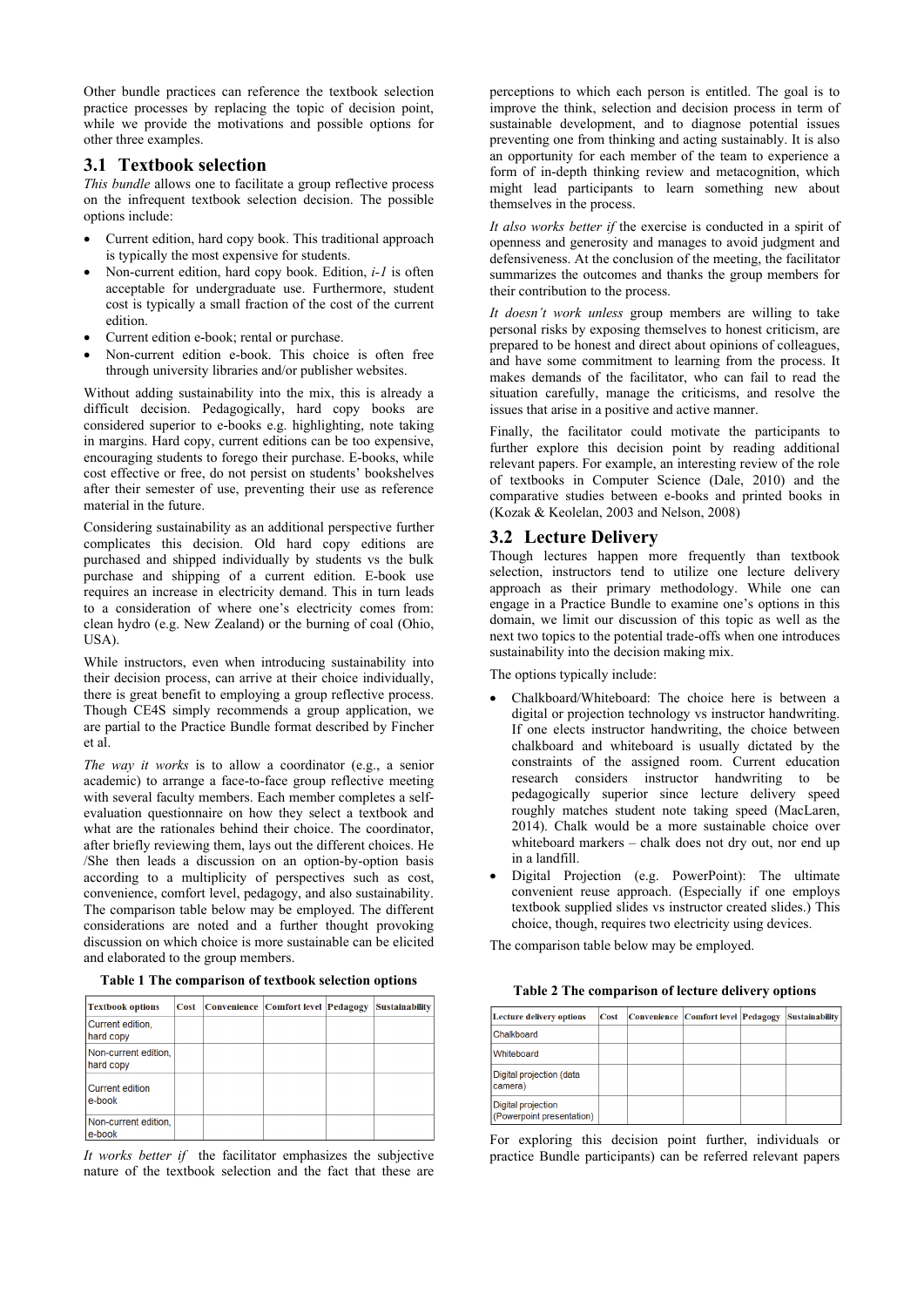such as Hill et al. (2012), MacLaren (2014), Peluchette & Rust (2005) and Friedland & Pauls (2005).

# **3.3 Submission and Marking of Student Product**

This topic, more than the above two, has special considerations with regard to computing education. Frequently, student submitted artefacts are (hopefully) working programs. Hence, it almost goes without saying that an electronic submission is required.

The choice point is whether students should also submit printed hardcopy. Online grading systems lack the flexibility (i.e. any moment, any place marking) and richness that can be achieved by a conscientious grader armed with a red pen.

The comparison table below may be employed.

#### **Table 3 The comparison of artefact submission and marking options**

| Artefact Submission and Marking Cost Convenience Comfort level Pedagogy |  |  | <b>Sustainability</b> |
|-------------------------------------------------------------------------|--|--|-----------------------|
| Hard copy submission and<br>Imarking                                    |  |  |                       |
| Online submisson but marking on<br>hard copy                            |  |  |                       |
| Online submisson and marking                                            |  |  |                       |

As noted in MacLaren (2014) the rise of more usable pen based tablet computers now provides a further option (i.e., 3rd option of online marking) which could be considered in this evaluation.

Further exploration of this decision point can be found in papers by Liversidge (2009), Lloyd (2011) and Schomisch (2012).

#### **3.4 Search Information**

Students often joke that all of education can be boiled down to learning one word: "Google." One author recalls that in a paper where the current hard copy edition was the selected textbook, one student who could not afford the book would simply perform a search on the lecture topic of the day and read entries (online lecture notes, Wikipedia) in parallel to the lecture. Not surprising, this student often asked the best questions as he struggled to synthesize both the lecture and the searched materials.

What is less well understood is that every use of a "cloud" service contributes to climate change. Large cloud-based server farms are electricity intensive industrial sites. A search followed by a site visit is virtually twice as expensive as utilizing a bookmark. When considering the mantra of reducerecuse-recycle, browser bookmarks fall under the reuse category.

Just as we teach students how to read (deeply), analyse a problem and write cogently, we should also teach (and model) how to search appropriately.

The comparison table below may be employed.

**Table 4 The comparison of information search options** 

| <b>Search Information</b>                        |  | <b>Cost Convenience Comfort level Pedagogy</b> | Sustainability |
|--------------------------------------------------|--|------------------------------------------------|----------------|
| Internet Search                                  |  |                                                |                |
| Internet Search with<br><b>Browser Bookmarks</b> |  |                                                |                |

For exploring this decision point further, individuals and practice bundle participants can be referred papers such as Brophy & Bawden (2005), Anglada (2014) and Jansen& Spink (2006).

## **3.5 Discussion**

Regardless of what conclusions one comes to with the above four decision points, it is always useful to discuss your decision and your decision process with your students. While not the same as participating in a reflective process with one's peers, one may still gain valuable insight. More importantly these discussions sensitize students to the daily trade-offs we make in our micro level activities, even in the educational setting, that have impacts for sustainability. These discussions therefore can contribute to learning and teaching sustainability in a computing discipline context.

One author learned more about the online vs paper submission issue from a student discussion. At least according to information provided by a paper-producing consortium, in North America, paper production compares favorably to additional coal-generated electricity utilization. Paper has a relatively tight reuse cycle and is essentially renewable. Coal, from mining to burning has few sustainability-based advantages, except possibly transportation distance to market. Hence, printing hardcopy is not as un-sustainable as one might initially have considered.

## **4. CONCLUSIONS**

In this paper we have argued that the sustainable computing educator is someone who makes explicit the daily choices and trade-offs we make in an educational setting and their impacts for sustainability. In this way sustainability becomes not about adhering to a manifesto driven checklist, but an actively lived reality. Students can thereby relate sustainability thinking both to their discipline and the learning context.

By highlighting how one introduce sustainability choices through a selection of practice bundles, we hope to help operationalise the work of the sustainable computing educator. Our hope is that computing educators will use these examples or better yet create new practice bundles to embed sustainability awareness into their courses with a minimum of effort.

The benefits of translating the significance of daily actions and technological choices is hopefully more evident to ourselves as computing educators. Sustainable practice means adding a new axis of consideration to both frequent as well as infrequent decision points instead of simply following checklists. Optimally, individual conclusions are improved through the participation in a group reflective practice. Finally, we hope that our approach to operationalize sustainability in computing education will help build a more thoughtful sustainability awareness in our students.

#### **5. REFERENCES**

- American University. (n.d.). Retrieved August 8, 2015, from http://www.american.edu/ctrl/greenteachers.cfm#
- Anglada, L. (2014). Are libraries sustainable in a world of free, networked, digital information? El Professional de La Information. 23(6), 603-611. http://doi.org/10.3145/epi.2014.nov.07
- Brophy, J., & Bawden, D. (2005). Is Google enough? Comparison of an internet search engine with academic library resources. Aslib Proceedings, 57(6), 498–512. http://doi.org/10.1108/00012530510634235
- Brundtland, H. (1987), Our Common Future; Report of the World Commission on Environment and Development. Oxford University Press, Oxford/New York, 383 pp. Retrieved from *conspect.nl/pdf/Our\_Common\_Future-Brundtland\_Report\_1987.pdf*
- CETLA (n.d.), Center for Excellence in Teaching, Learning, & Assessment. Retrieved August 8, 2015, from